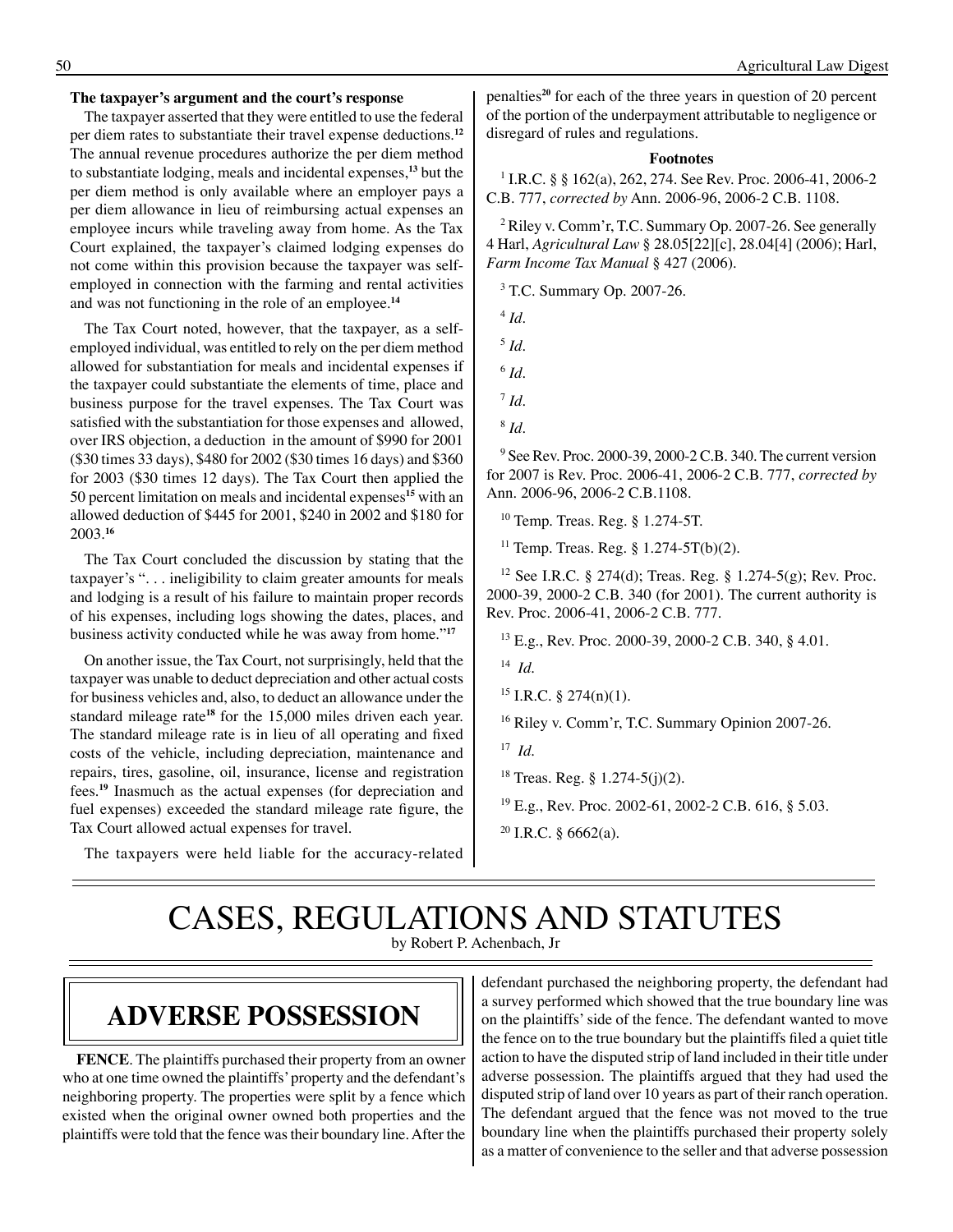could not be used to force the transfer of title but could only be used in defense of a challenge to title. The trial court granted summary judgment to the plaintiffs and the defendant appealed, arguing that issues of fact remained such that summary judgment was improper. The court held that adverse possession could be used to support a quiet title action in Wyoming. The court also held that the fence was not left in place off the boundary line for convenience of the seller because no evidence was presented or claimed to show that moving the fence was inconvenient to either party. The court noted that the plaintiffs and the seller had stated in affidavits that they had agreed that the fence would be the boundary between the properties. The defendant also argued that the adverse possession period could not begin until the defendant purchased the property, less than 10 years before the quiet title action was brought. The court held that the period of adverse possession was determined by the actions of the adverse claimant and not the period of ownership of the neighboring land. **Gillett v. White, 2007 Wyo. LEXIS 46 (Wyo. 2007)**.

## **Animals**

**BULL.** The plaintiffs were injured when their car struck a bull on the highway. The bull was owned by one defendant but kept on the farm owned by the defendant's son. The evidence showed that the son had known about three prior escapes by the bull and had erected an electric fence which had otherwise prevented the escape of the bull. The evidence also showed that no damage to the fence was seen on the day of the accident. The defendant testified that the defendant did not know about the escapes and had not inspected all of the fence. The trial court granted "no evidence" summary judgment as to the defendant and the plaintiffs appealed, arguing that the defendant's failure to do anything to prevent the bull from escaping was sufficient to raise a material issue of fact as to whether the defendant breached a duty to prevent the escape of the bull. Under Tex. Agric. Code § 143.074, owners of livestock owe a duty to not permit livestock to run at large. The court held that the mere ownership of the bull was not sufficient to show a breach of the duty where the bull was not kept in the owner's possession and the owner did not know that the bull had escaped from the possessor's property. The court noted that, in order for the statutory duty to apply, the owner had to permit the bull to run at large and the evidence in this case did not show that the defendant had, through act or omission, permitted the bull to run at large; therefore, the defendant did not breach any duty to the plaintiffs and summary judgment was proper. **Van Horne v. Harris, 2007 Tex. App. LEXIS 2266 (Tex. Ct. App. 2007)**.

### **bankruptcy**

#### **CHAPTER 12**

**PLAN**. The debtor was a farm partnership of four individuals and a limited liability corporation. The debtor had assets of just over \$5 million and total claims of just over \$3 million. The Chapter 12 plan provided for interest payments on secured claims,

new priority security interests for operating loans and payoff of all claims within five years by obtaining new financing. The creditors objected to the plan because (1) of bad faith in that the partnership was poorly controlled as to the financing obtained pre-petition and (2) the plan was not feasible. The court held that poor pre-petition management of the financial affairs of the partnership business was not sufficient cause for bad faith filing of the bankruptcy petition. The debtor's plan acknowledged that the history of the farm did not support a feasible plan but the debtor proposed changes in the farm operation to make the farm more profitable, including (1) elimination of Christmas and orange tree operations, (2) planting more reliable crops and increasing crop yields, and (3) change from grass seed to wheat seed crops. The creditors objected to the plan as unfeasible because even with the rosy profit projections, the refinancing of all the debts was not possible. The court, in a "letter" to the parties' counsel, confirmed the plan on the condition that the debtor submit a modified plan which provided for the contingency that, if the profit projections did not occur, the debtor would institute more drastic provisions, including liquidation of assets. *In re* **Volker, 2007 Bankr. LEXIS 708 (Bankr. D. Or. 2007)**.

#### **FEDERAL TAX**

**TAX RETURNS**. The debtor filed for Chapter 13 on January 9, 2006, making the debtor subject to the 2005 Bankruptcy Act amendments. The trustee delayed the meeting of creditors under Section 1308(a) because the debtor had not yet filed the debtor's 2005 federal income tax return. The debtor argued that the delay was improper because the 2005 return was not required to be filed until April 15, 2006. The court held that Section 1308(a) applied to all returns required to be filed for the four tax years prior to the filing of the bankruptcy petition, even though the returns were not required to be filed before the bankruptcy petition; therefore, the trustee could delay the meeting of the creditors until the debtor filed the 2005 tax returns. *In re* **French, 354 B.R. 258 (Bankr. E.D. Wis. 2006)**.

# **federal agricultural programs**

**BRUCELLOSIS**. The APHIS has adopted as final regulations amending the brucellosis regulations concerning the interstate movement of cattle by changing the classification of Wyoming from Class A to Class Free. **72 Fed. Reg. 13428 (March 22, 2007)**.

**CROP INSURANCE**. The FCIC has adopted as final regulations amending the Common Crop Insurance Regulations, Walnut Crop Insurance Provisions and Almond Crop Insurance Provisions to reduce the insurable age requirements for almonds and walnuts because of the new varieties available. The changes will be applicable for the 2007 and succeeding crop years. **72 Fed. Reg. 10908 (March 12, 2007)**.

**GRADING**. The AMS has adopted as final regulations increasing the fees and charges for federal voluntary egg,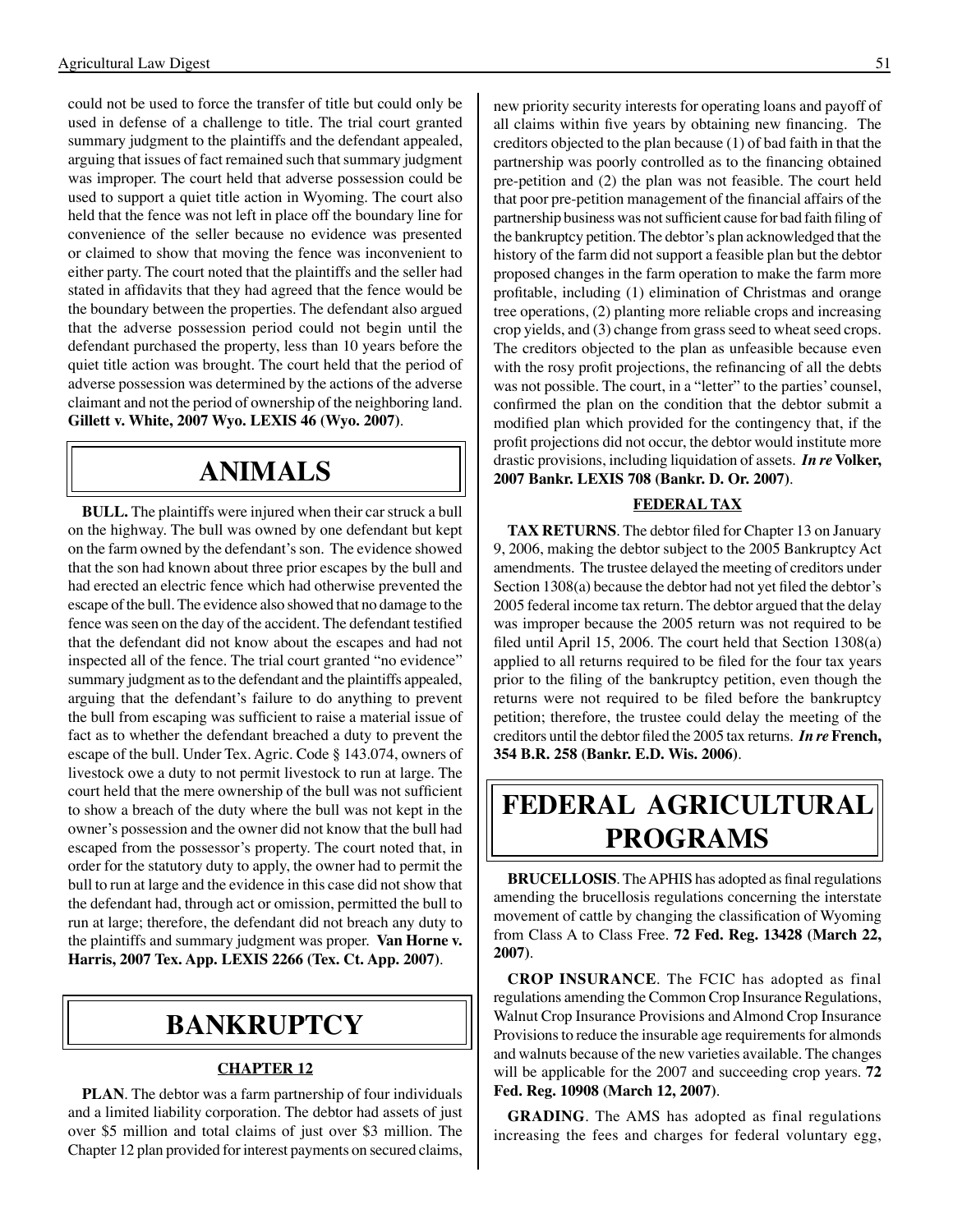poultry, and rabbit grading, certification, and audit services, and establishing a separate billing rate for the audit services. **72 Fed. Reg. 11773 (March 14, 2007)**.

# **federal ESTATE AND GIFT taxation**

**GIFT**. The decedent had acquired stock in a corporation and transferred the stock to a brokerage account with the intent to sell the stock when it had increased in value. The brokerage account was a joint account with the decedent's son as the other owner. The son did not contribute any property to the account and did not access the account in any way. The stock was sold in several sales directed by the decedent and the decedent used the funds from the sales to purchase property and to make gifts to family members. The decedent claimed all of the gain from the sale on the decedent's income tax return. When the IRS characterized the gain from the sales as short-term gain, the estate argued that the decedent was taxable only on one-half of the gain because the son was a joint owner of the account. Under Texas law, the court noted that a presumption was allowed that a joint account owner owned one-half of the property in the account where the joint owner was a child of the other joint owner who contributed the property to the account. The court held that the presumption was overcome in this case because the son did not exercise any control over the account and the decedent had claimed all the gain from the stock sales on the decedent's income tax return. **Estate of Freedman v. Comm'r, T.C. Memo. 2007-61**.

# **federal income taxation**

**ALTERNATIVE MINIMUM TAX.** The taxpayer had received stock options which produced alternative minimum tax (AMT) income in the year the options were exercised. However, in subsequent years, the stock dropped in price and the taxpayer realized AMT capital losses when the stock was sold or forfeited. The taxpayer argued that the losses should be carried back as either net operating losses or ordinary losses to offset the AMT income from the year the options were exercised. The court cited several Tax Court and District Court cases involving similar facts and arguments and held that the taxpayer could not carry back the losses to offset previous AMT income in order to claim a refund of taxes based on the AMT income. **Guzak v. United States, 2007-1 U.S. Tax Cas. (CCH) ¶ 50,307 (Fed. Cls. 2007)**.

**CAPITAL ASSETS**. The IRS has announced that, pending the issuance of additional published guidance, the IRS will not challenge the inclusion of negative amounts in computing additional costs under I.R.C. § 263A or the permissibility of aggregate negative additional I.R.C. § 263A costs. These issues will not be raised in any taxable year ending on or before publication of the guidance, and, if already raised as an issue in examination or before the Tax Court in a taxable year ending on or before March 12, 2007, the issue will not be pursued by the IRS. In addition, pending further published guidance, the IRS will not deny consent for changes in method of accounting solely on the basis that the proposed method involves the inclusion of negative amounts in computing additional costs under I.R.C. § 263A or the permissibility of aggregate negative additional I.R.C. § 263A costs. However, the IRS will not grant a taxpayer permission to treat a cost as a negative additional I.R.C. § 263A cost unless the taxpayer already treats that cost as a I.R.C. § 471 cost. In other words, the IRS will not approve a change in method of accounting to change the costs capitalized under I.R.C. § 471 to begin capitalizing a cost under I.R.C. § 471 and to remove the same cost from ending inventory by treating it as a negative additional I.R.C. § 263A cost. In addition, any taxpayers granted consent to make these changes will be required to conform their methods of accounting to any future published guidance. **Notice 2007-29, I.R.B. 2007-14**.

#### **CORPORATIONS**

REORGANIZATIONS. The IRS has issued temporary regulations amending the signing date rule for nonrecognition of gain and loss from reorganization of corporations. The temporary regulations are revisions of final regulations adopted in 2005, see 16 *Agric. L. Dig.* 141 (2005). The revisions include (1) the definition of fixed consideration under the signing date rule; (2) expansion of the definition of the contract modification rule; (3) expansion of the signing date rule to include contingent adjustments to the consideration received in the reorganization; and (4) provision for altering the signing date value of the issuing corporation's stock if the issuing corporation's capital structure is altered or the number of issuing shares is altered. **72 Fed. Reg. 12974 (March 20, 2007)**.

TELEPHONE EXCISE TAX REFUND. The IRS has announced that corporations required to file returns by March 15, 2007, should not use the interest factors on Form 8913 for calculating the interest on the telephone excise tax refund because the interest rate factors on the form are for noncorproate taxpayers who file by April 17, 2007. The IRS has issued factors for corporations at http://www.IRS.gov/pub/isr-dft/corp3- 15.pdf. **IR-2007-56**.

**DISASTER LOSSES.** On March 3, 2007, the president determined that certain areas in Georgia are eligible for assistance from the government under the Disaster Relief and Emergency Assistance Act (42 U.S.C. § 5121) as a result of a severe storms and tornadoes, which began on March 1, 2007. **FEMA-1686-DR.** On March 3, 2007, the president determined that certain areas in Alabama are eligible for assistance from the government under the Act as a result of severe storms and tornadoes, which began on March 1, 2007. **FEMA-1687-DR.**  Taxpayers who sustained losses attributable to these disasters may deduct the losses on their **2006** returns.

**DOMESTIC PRODUCTION DEDUCTION**. The IRS has adopted as final regulations a revision of previously issued final regulations to clarify that an agricultural or horticultural cooperative may apply the rules for cooperatives provided in I.R.C. § 199(d)(3) and Treas. Reg. § 1.199-6 to any portion of the I.R.C. § 199 deduction that is not passed through to its patrons. In addition, a cooperative's qualified production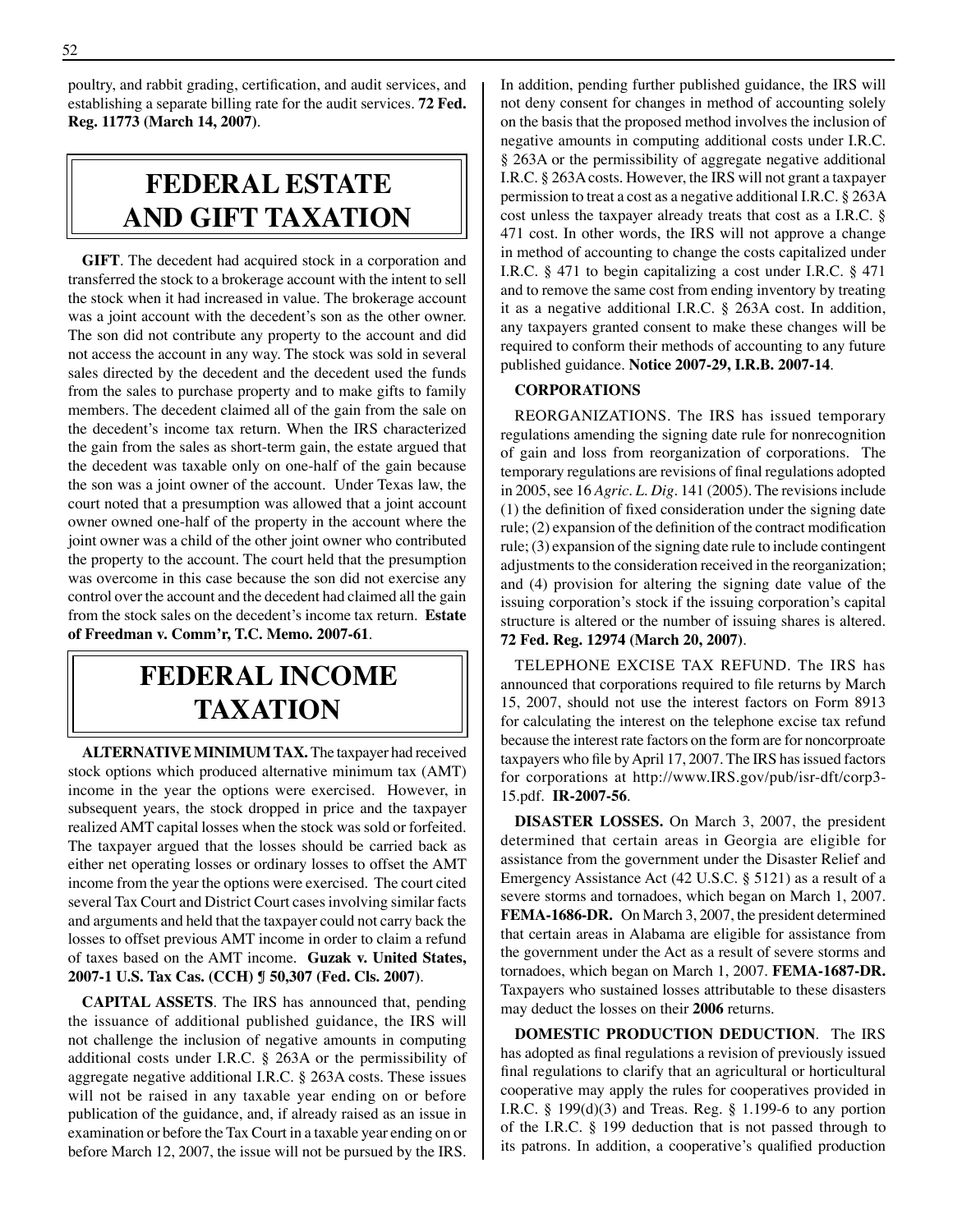activities income is computed without taking into account any deduction allowable under I.R.C. §§ 1382(b)) or 1382(c), relating to patronage dividends, per-unit retain allocations, and nonpatronage distributions. **72 Fed. Reg. 12969 (March 20, 2007)**.

**EMPLOYEES.** The taxpayer corporation was owned by two people and owned a fleet of trucks which it leased to an unrelated company. The lease provided that the taxpayer would provide the trucks and drivers to haul loads provided by the lessee. The taxpayer hired truck drivers under an employment agreement which stipulated that the drivers were independent contractors responsible for their own income, social security and unemployment taxes. The court held that the drivers were employees subject to income tax withholding because (1) the taxpayer was responsible for hiring drivers, overseeing their work and ensuring that the drivers held the requisite licenses; (2) the taxpayer determined which loads they would haul and when and where they would deliver such loads, and had the power to discharge drivers; (3) the drivers did not pay any part of the costs of acquiring or maintaining the fleet of trucks, any of the fuel, permits or road fuel taxes associated with operating the trucks, or transporting the freight; (4) the drivers performed a service essential to the operation of the taxpayer's business, and worked in the ordinary course of the taxpayer's business; and (5) the drivers were paid a percentage of the company's receipts for each load hauled but did not assume any risk of loss. **Peno Trucking, Inc. v. Comm'r, T.C. Memo. 2007-66**.

**HYBRID VEHICLE TAX CREDIT**. The IRS has announced the hybrid vehicle certifications and the credit amounts for:

| Year and Model                                                | Credit Amount |
|---------------------------------------------------------------|---------------|
| 2007 Saturn Aura                                              | \$1,300       |
| See Harl, "Additional Items in the Energy Policy Act of 2005, |               |

16 *Agric. L. Dig*. 131 (2005). **IR-2007-64**.

**INTEREST RATE**. The IRS has announced that, for the period April 1, 2007 through June 30, 2007, the interest rate paid on tax overpayments remains at 8 percent (7 percent in the case of a corporation) and for underpayments remains at 8 percent. The interest rate for underpayments by large corporations remains at 10 percent. The overpayment rate for the portion of a corporate overpayment exceeding \$10,000 remains at 5.5 percent. **Rev. Rul. 2007-16, I.R.B. 2007-13.**

**LOSSES**. The taxpayer had invested in several limited partnerships which were challenged by the IRS. The tax matters partner in each partnership reached a settlement with the IRS which resulted in a disallowance of deductions. The settlement provided that the deductions were not allowed because the partnerships lack economic substance. The partnerships were then terminated. The taxpayer claimed loss deductions under I.R.C.  $\S$  165(c)(2) based on the increase in basis from the disallowed deductions and the worthlessness of the partnerships when they were terminated. The IRS argued that Section  $165(c)(2)$  was not applicable because the losses resulted from the partnerships which lacked economic substance. The court agreed with the IRS because the settlement agreement established the partnerships as lacking economic substance; therefore, the taxpayer could not use Section  $165(c)(2)$  to claim any loss deduction from the termination of the partnerships. **Nault v. United States, 2007-1 U.S. Tax Cas. (CCH) ¶ 50,326 (D. N.H. 2007)**.

**RETURNS**. The IRS has published guidance addressing a large number of frivolous arguments that taxpayers should avoid when filing their returns. **Notice 2007-30, I.R.B. 2007-14**. The IRS also issued a series of rulings on several of the frivolous arguments, including: (1) compensation received in exchange for personal services was taxable income; (2) all taxpayers are required to file tax returns and pay taxes; (3) the IRS is not required to provide the taxpayer with a summary record of assessment before acting to collect taxes due; and (4) all U.S. citizens and residents are subject to federal income tax. The IRS also reminded taxpayers that they are ultimately responsible for the contents of their returns; therefore, taxpayers should watch out for unscrupulous tax preparers and review their returns. Additional guidance regarding frivolous arguments, a document entitled "The Truth About Frivolous Arguments," can be found on the IRS web site at IRS.gov. **Rev. Rul. 2007-19, I.R.B. 2007-14**; **Rev. Rul. 2007-20, I.R.B. 2007-14; Rev. Rul. 2007-21, I.R.B. 2007-14; Rev. Rul. 2007-22, I.R.B. 2007-14.**

#### **Safe Harbor interest rates April 2007**

|                   |      | Annual Semi-annual Quarterly Monthly |      |      |  |
|-------------------|------|--------------------------------------|------|------|--|
|                   |      |                                      |      |      |  |
| <b>Short-term</b> |      |                                      |      |      |  |
| <b>AFR</b>        | 4.90 | 4.84                                 | 4.81 | 4.79 |  |
| 110 percent AFR   | 5.39 | 5.32                                 | 5.29 | 5.26 |  |
| 120 percent AFR   | 5.89 | 5.81                                 | 5.77 | 5.74 |  |
| Mid-term          |      |                                      |      |      |  |
| AFR               | 4.61 | 4.56                                 | 4.53 | 4.52 |  |
| 110 percent AFR   | 5.08 | 5.02                                 | 4.99 | 4.97 |  |
| 120 percent AFR   | 5.54 | 5.47                                 | 5.4  | 5.41 |  |
|                   |      | Long-term                            |      |      |  |
| AFR               | 4.81 | 4.75                                 | 4.72 | 4.70 |  |
| 110 percent AFR   | 5.30 | 5.23                                 | 5.20 | 5.17 |  |
| 120 percent AFR   | 5.78 | 5.70                                 | 5.66 | 5.63 |  |
|                   |      |                                      |      |      |  |

**Rev. Rul. 2007-23, I.R.B. 2007-15**.

**TAX COURT**. The IRS has issued a Chief Counsel Notice that amends the procedures for filing answers with the Tax Court to reflect amended Rule 173(b) of the United States Tax Court's Rules of Practice and Procedure. Rule 173(b) requires the filing of answers in all small tax cases brought pursuant to I.R.C. § 7463 in which the petition is filed after March 13, 2007. Note: the original effective date, November 27, 2006, was extended in order to give the IRS time for comments and implementation. Previously, answers were not required to be filed in small tax cases unless the case presented an issue on which the IRS bore the burden of proof, such as cases in which the IRS determined fraud or relied upon an exception to the 3-year statute of limitations, or as otherwise directed by the court. Answers in small tax cases are to conform to the requirements applicable to answers generally as provided in Tax Court Rule 36. **Chief Counsel Notice CC-2007-009**.

**TAX SCAMS**. The IRS has issued a warning to taxpayers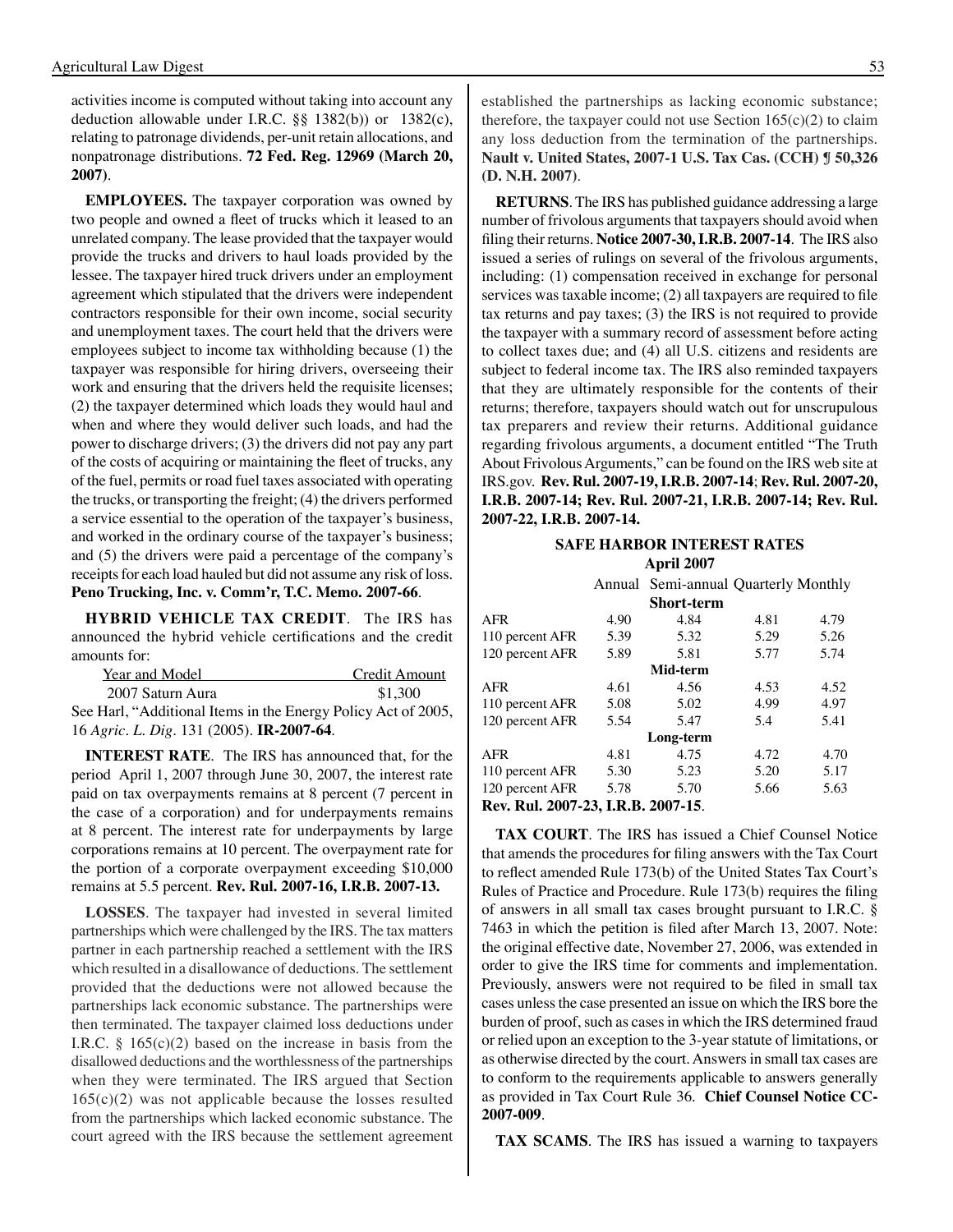regarding website and e-mail scams. Concern over the increase in websites purporting to be official websites prompted the IRS to alert taxpayers and remind them that the address for the official IRS website is www.irs.gov. The IRS warns that these phony websites look very much like the official IRS website; however, they prompt taxpayers to enter personal and financial data, which will then be used to steal the taxpayer's identity. Taxpayers are urged to closely check the address of the website. The phony addresses end with .net or .com; however, only irs. gov is the legitimate address. The IRS further warned of e-mail phishing scams that lead the victim to one of these phony sites. Taxpayers have received e-mails, claiming to be from the IRS, advising them of a federal tax refund and directing them to open a link that takes them to one of these websites. Taxpayers are advised not to open unsolicited e-mail claiming to be from the IRS, or open any attachments or provide any personal information. **IR-2007-58**.

### **Insurance law**

**EXCLUSION**. The insured operated a farm and lived with the parent of the injured person. The injured person was aged 16 at the time of the accident which occurred on the farm while the person was operating a corn chopper. The insurance company refused to defend or indemnify the insured against the claims of the injured person because the insurance policy excluded coverage for "any . . . person under the age of twenty-one in [the] care [of an insured] or in the care of [an insured's] resident relatives . . ." The court held that the insurance policy covered the insured's liability in this case because the testimony of the injured person, the parent and the insured demonstrated that the insured had no control over or care of the injured person at the time of the accident. **Chautauqua Patrons Ins. Ass'n v. Ross, 2007 N.Y. App. Div. LEXIS 3366 (Sup. Ct. N.Y. 2007)**.

## **Landlord and tenant**

**STATUTE OF LIMITATIONS ON RENT**. The debtor leased farm land from a trust established for the debtor's children. The trust was administered by the debtor's ex-spouse and ran from 1992 through 2003. The debtor was behind in rent payments for all of the lease terms and the trustee applied any rent payments first to the earliest unpaid rent and then to the following years. The court noted that such accounting method for rent was allowed in Kansas as "an account usually and properly kept in writing, wherein are set down, by express or implied agreement of the parties concerned, a connected series of debit and credit entries or reciprocal charges and allowances, and where the parties intend that the individual items of the account shall not be considered independently, but as a continuation of a related series." *Spencer v. Sowers, 234 P. 972, 974 (1925)*. In addition, such accounting was allowed where the lessee providing continuing services to the lessor, such as repairs or products. In this case, the court found that

no agreement was entered into by the parties for this method of accounting of the rent and no services were provided by the debtor to the trust; therefore, the rent payments were more properly applied to the current rent due when the rent was paid, resulting in past overdue rent collection being barred by the statute of limitations. Thus, the trust's claim for unpaid rent could not include unpaid rent due more than three or five years before the bankruptcy filing. **In re Torline, 2007 Bankr. LEXIS 396 (Bankr. D. Kan. 2007)**.

# **Product liability**

**ANIMAL FEED**. The defendant was a farmer who purchased livestock feed from the plaintiff. The plaintiff sued for failure to pay for the feed delivered and the defendant counterclaimed in recoupment for the loss of livestock due to contaminated feed. The defendant presented evidence that animals became sick after eating the feed and recovered after the feed was removed. The defendant also presented expert testimony that the cause of death of livestock was contaminated feed. The plaintiff argued that the expert testimony should not have been allowed because it was not based on scientific testing. The court held that the non-expert evidence was sufficient to raise a material issue of fact as to whether the feed was contaminated. **L.E. Sommer Kidron, Inc. v. Kohler, 2007 Ohio App. LEXIS 821 (Ohio Ct. App. 2007)**.

# **Secured transactions**

**PERFECTION**. The debtor had granted to a bank a blanket security interest in the debtor's personal property. The debtor also purchased two pieces of farm equipment from a dealer and granted the dealer a security interest in the equipment. The dealer filed financing statements but listed the name of the debtor as "Mike Borden" instead of the debtor's full name of "Michael Borden." The bank argued that the dealer's security interest was unperfected because the financing statement included a misleading name in using Mike instead of Michael. The evidence showed that the debtor often signed legal documents with the name Mike. The court noted that the state's web-based U.C.C. search system did not allow for generic character searches to account for all variations of a debtor's name. The court held that the full legal name of a debtor was required for perfection of a financing statement, placing the burden on a filing creditor to determine the debtor's legal name and not on a searching creditor who would have to guess at the possible legal name. *In re* **Borden, 353 B.R. 886 (Bankr. D. Neb. 2006)**.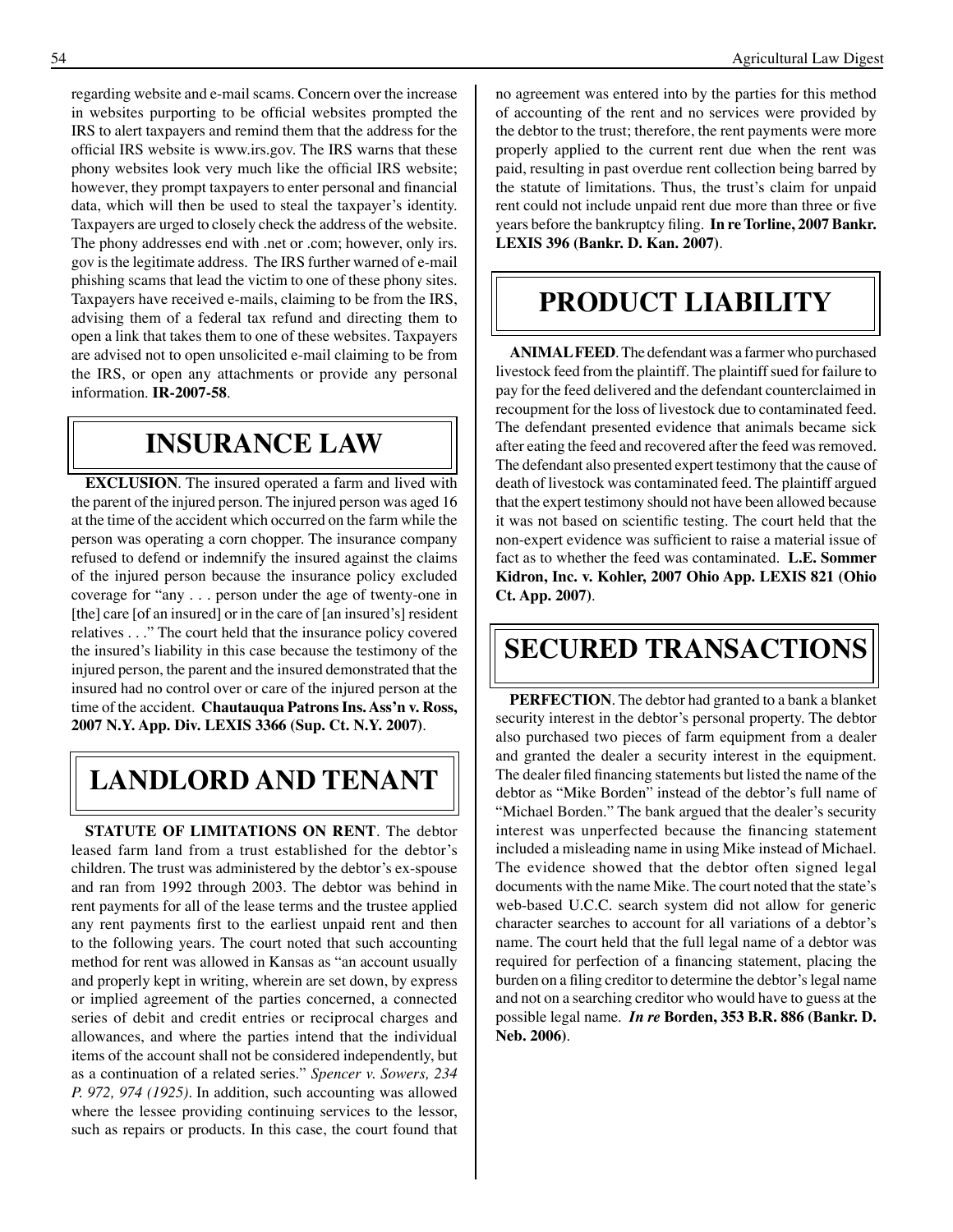# **Workers' compensation**

**INJURY DURING EMPLOYMENT**. The plaintiff was employed by a horse farm to care for the horses. The plaintiff alleged that the plaintiff was injured while unloading hay to be fed to the horses. The defendants owned the horse farm and argued that the plaintiff was injured while working on the plaintiff's own time and property. The defendants provided the plaintiff with a residence about one-half mile from the horse farm. The workers' compensation judge (WCJ) had found that the plaintiff was a 24-hour employee; therefore, it was irrelevant when or where the injury occurred for purposes of workers' compensation coverage. Although the court acknowledged that there were cases which supported the concept of a 24-hour employee, the court held that the concept was applied only where the employee resided on or near the business for the convenience of the employer and the employee was performing work duties at the time of the accident. The court held that the WCJ's ruling that the plaintiff was a 24-hour employee was improper because there were issues of fact as to whether the injury occurred in the course of employment and the residence was provided for the convenience of the employer. The court reviewed the evidence and found that the defendant provided the residence to the plaintiff here out of generosity and not for the convenience of the defendant and the injury occurred during the plaintiff's personal time and not during any work for the defendant. Therefore, the court held that the plaintiff's worker's compensation claim was denied because the injury was not work-related. **Miller v. Blacktype Farms, 2007 La. App. LEXIS 400 (La. Ct. App. 2007)**.

## **In the news**

**GENETICALLYMODIFIED ORGANISMS**. U.S. District Judge Charles Breyer of the Northern District of California, San Francisco, issued a temporary injunction on March 12, 2007, prohibiting farmers from buying alfalfa seed developed by Monsanto. Breyer's order said growers who have bought the seed, modified to withstand application of Monsanto's Roundup herbicide, have until March 30 to plant it. Some has already been planted. Farmers can harvest, use or sell the alfalfa for forage. Otherwise, the crop is off limits. Breyer ruled last month that the USDA improperly approved it for commercial sale. He allowed that it is safe for human and animal consumption but said it could "contaminate" non-biotech crops. Breyer will hold a hearing April 27 and then determine whether the injunction would become permanent. **St. Louis Dispatch, March 13, 2007**.

## **citation updates**

**In re Zimmerman, 353 B.R. 310 (S.D. Fla. 2006)** (dicharge of taxes) see 17 *Agric. L. Dig*. 163 (2006)**.**

### **FARM INCOME TAX, ESTATE AND BUSINESS PLANNING SEMINARS**

by Neil E. Harl

#### **Outrigger Keauhou Beach Resort, Big Island, Hawai'i**. **January 8-12, 2008**

Spend a week in Hawai'i in January 2008! Balmy trade winds, 70-80 degrees, palm trees, white sand beaches and the rest of paradise can be yours; plus a world-class seminar on Farm Income Tax, Estate and Business Planning by Dr. Neil E. Harl. The seminar is scheduled for January 8-12, 2008 at the spectacular ocean-front Outrigger Keauhou Beach Resort on Keauhou Bay, 12 miles south of the Kona International Airport on the Big Island, Hawai'i.

Seminar sessions run from 8:00 a.m. to 12:00 p.m. each day, Tuesday through Saturday, with a continental breakfast and break refreshments included in the registration fee. Each participant will receive a copy of Dr. Harl's 400+ page seminar manual *Farm Income Tax: Annotated Materials* and the 600+ page seminar manual, *Farm Estate and Business Planning: Annotated Materials,* both of which will be updated just prior to the seminar.

Here are a sample of the major topics to be covered:

- Farm income items and deductions.
- Like-kind exchanges.
- Introduction to estate and business planning.

• Liquidity planning with emphasis on 15-year installment payment of federal estate tax.

• Co-ownership of property, including discounts, taxation and special problems.

• Federal estate tax, including alternate valuation date, special use valuation, handling life insurance, marital deduction planning, disclaimers, planning to minimize tax over deaths of both spouses, and generation skipping transfer tax.

• Gifts and federal gift tax, including problems with future interests, handling estate freezes, and "hidden" gifts.

• Income tax aspects of property transfer, including income in respect of decedent, installment sales, private annuities, selfcanceling installment notes, and part gift/part sale transactions.

• Organizing the farm business—one entity or two, corporations, general and limited partnerships and limited liability companies.

The Agricultural Law Press has made arrangements for **substantial discounts on hotel rooms at the Outrigger Keauhou Beach Resort**, the site of the seminar.

The seminar registration fee is \$645 for current subscribers to the *Agricultural Law Digest* or the *Agricultural Law Manual*. The registration fee for nonsubscribers is \$695. For more information call Robert Achenbach at 541-302-1958 or e-mail at robert@ agrilawpress.com.